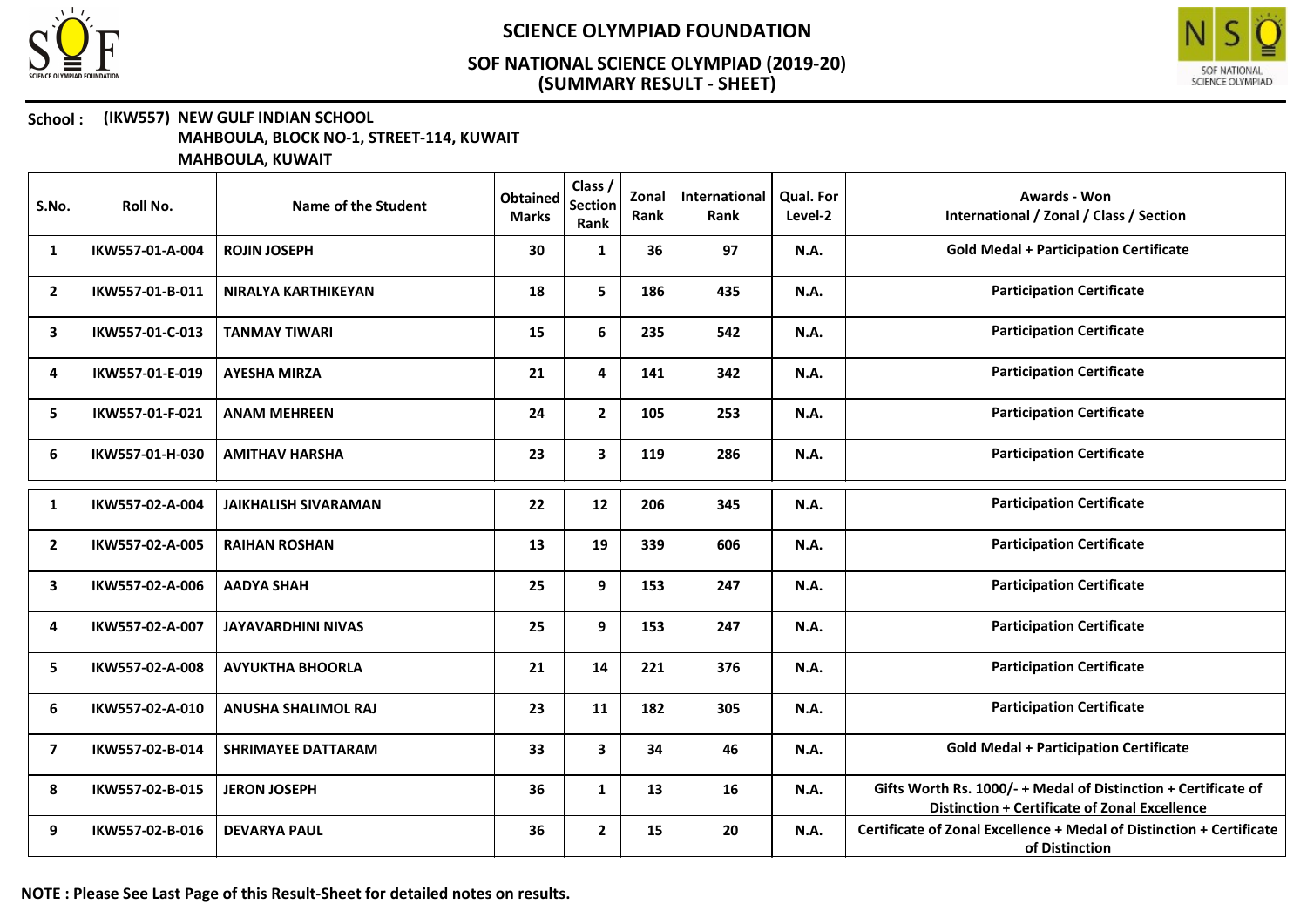



#### School : (IKW557) NEW GULF INDIAN SCHOOL MAHBOULA, BLOCK NO-1, STREET-114, KUWAIT

| S.No. | Roll No.        | Name of the Student              | <b>Obtained</b><br><b>Marks</b> | Class /<br><b>Section</b><br>Rank | Zonal<br>Rank | International<br>Rank | <b>Qual. For</b><br>Level-2 | <b>Awards - Won</b><br>International / Zonal / Class / Section |
|-------|-----------------|----------------------------------|---------------------------------|-----------------------------------|---------------|-----------------------|-----------------------------|----------------------------------------------------------------|
| 10    | IKW557-02-B-017 | <b>ADVAY SRIVASTAVA</b>          | 20                              | 15                                | 241           | 411                   | N.A.                        | <b>Participation Certificate</b>                               |
| 11    | IKW557-02-B-020 | <b>MADHAV MANU</b>               | 11                              | 21                                | 361           | 659                   | N.A.                        | <b>Participation Certificate</b>                               |
| 12    | IKW557-02-B-021 | MEENAKSHI PRABEESH SREEJA        | 29                              | 4                                 | 79            | 117                   | N.A.                        | <b>Silver Medal + Participation Certificate</b>                |
| 13    | IKW557-02-B-022 | <b>RAHUL PREMASEKHAR</b>         | 16                              | 17                                | 299           | 526                   | N.A.                        | <b>Participation Certificate</b>                               |
| 14    | IKW557-02-B-023 | PRANAV RAMKUMAR JEYA             | 26                              | 6                                 | 129           | 207                   | N.A.                        | <b>Participation Certificate</b>                               |
| 15    | IKW557-02-B-027 | <b>NADEESH JAYAGANESAN</b>       | 21                              | 13                                | 216           | 370                   | N.A.                        | <b>Participation Certificate</b>                               |
| 16    | IKW557-02-C-030 | <b>JAYAWANNTH GOMATHI MUKESH</b> | 11                              | 21                                | 361           | 659                   | N.A.                        | <b>Participation Certificate</b>                               |
| 17    | IKW557-02-C-031 | <b>DEEPSHIKA VASANTH</b>         | 24                              | 10                                | 162           | 267                   | N.A.                        | <b>Participation Certificate</b>                               |
| 18    | IKW557-02-C-032 | <b>ABIR HAIT</b>                 | 18                              | 16                                | 261           | 460                   | N.A.                        | <b>Participation Certificate</b>                               |
| 19    | IKW557-02-C-037 | <b>THANSHTIK CHENTHIL</b>        | <b>ABSENT</b>                   | N.A.                              | N.A.          | N.A.                  | N.A.                        | N.A.                                                           |
| 20    | IKW557-02-C-038 | <b>AADYA SINGH RATHORE</b>       | <b>ABSENT</b>                   | N.A.                              | N.A.          | N.A.                  | N.A.                        | <b>N.A.</b>                                                    |
| 21    | IKW557-02-D-041 | <b>NIDHI VIKAS JADHAV</b>        | 25                              | $\overline{7}$                    | 146           | 238                   | N.A.                        | <b>Participation Certificate</b>                               |
| 22    | IKW557-02-D-044 | <b>JONATHAN POULOSE</b>          | <b>ABSENT</b>                   | N.A.                              | N.A.          | N.A.                  | N.A.                        | N.A.                                                           |
| 23    | IKW557-02-D-045 | <b>EZHILINI MOHAN RAJ</b>        | 9                               | 22                                | 376           | 699                   | N.A.                        | <b>Participation Certificate</b>                               |
| 24    | IKW557-02-D-046 | YASHWANTH KAMALAKANTHAN          | 14                              | 18                                | 331           | 589                   | N.A.                        | <b>Participation Certificate</b>                               |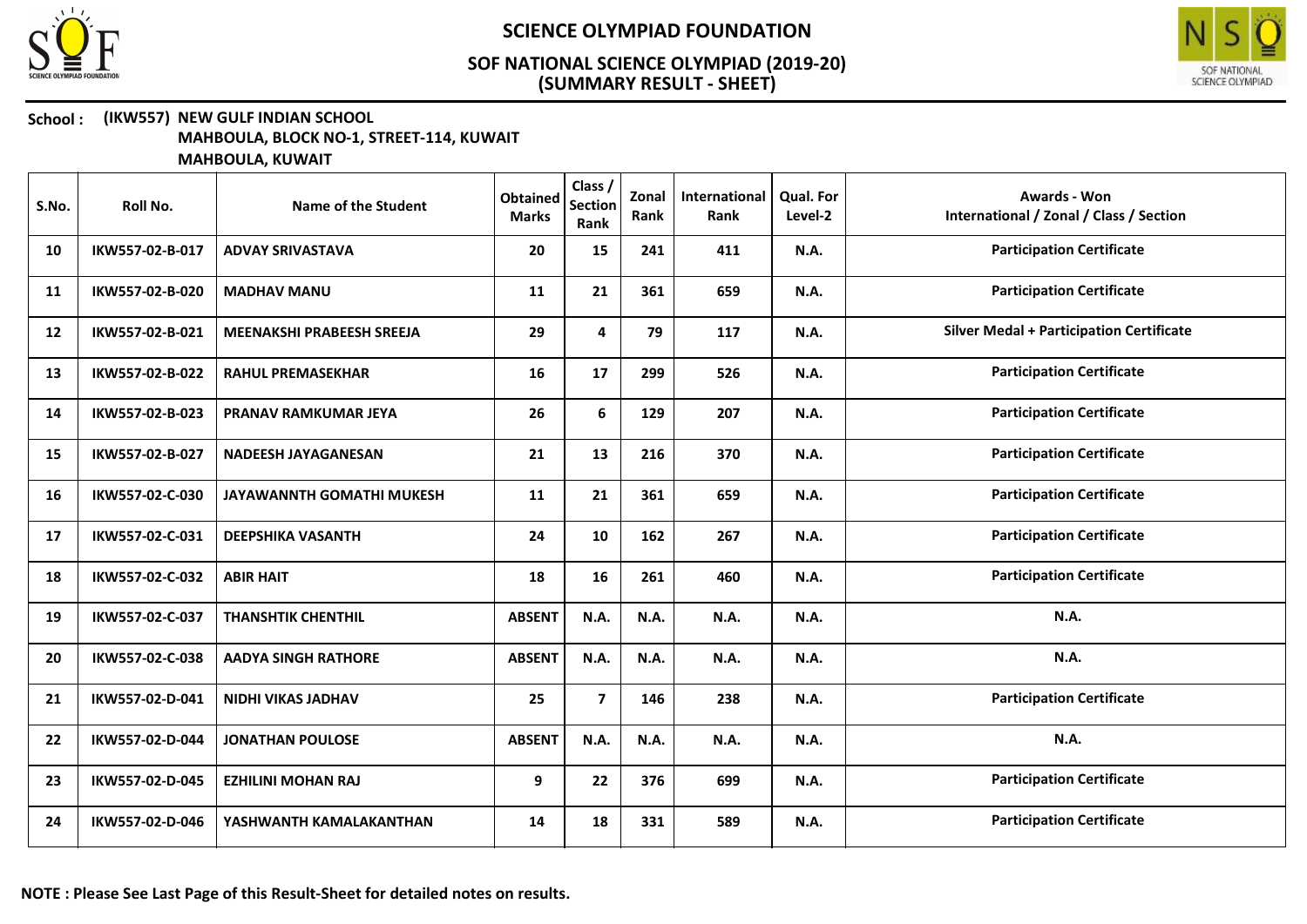



#### School : (IKW557) NEW GULF INDIAN SCHOOL MAHBOULA, BLOCK NO-1, STREET-114, KUWAIT

| S.No. | Roll No.        | Name of the Student            | Obtained<br><b>Marks</b> | Class /<br><b>Section</b><br>Rank | Zonal<br>Rank | International<br>Rank | <b>Qual. For</b><br>Level-2 | Awards - Won<br>International / Zonal / Class / Section |
|-------|-----------------|--------------------------------|--------------------------|-----------------------------------|---------------|-----------------------|-----------------------------|---------------------------------------------------------|
| 25    | IKW557-02-E-049 | <b>JAMSHEEDA JAINUDEEN</b>     | 12                       | 20                                | 355           | 642                   | <b>N.A.</b>                 | <b>Participation Certificate</b>                        |
| 26    | IKW557-02-E-050 | <b>VEDIKA PARESH CHANDNANI</b> | 25                       | 8                                 | 150           | 243                   | <b>N.A.</b>                 | <b>Participation Certificate</b>                        |
| 27    | IKW557-02-E-054 | <b>ANANYA</b>                  | 16                       | 17                                | 299           | 526                   | N.A.                        | <b>Participation Certificate</b>                        |
| 28    | IKW557-02-E-055 | <b>KAIRAV</b>                  | ь                        | 24                                | 390           | 757                   | N.A.                        | <b>Participation Certificate</b>                        |
| 29    | IKW557-02-F-057 | <b>MIHIR PRABHAKAR</b>         | 28                       | 5.                                | 96            | 146                   | <b>N.A.</b>                 | <b>Bronze Medal + Participation Certificate</b>         |
| 30    | IKW557-02-F-058 | <b>MANHA FATHIMA JEMSHEER</b>  | 8                        | 23                                | 381           | 710                   | <b>N.A.</b>                 | <b>Participation Certificate</b>                        |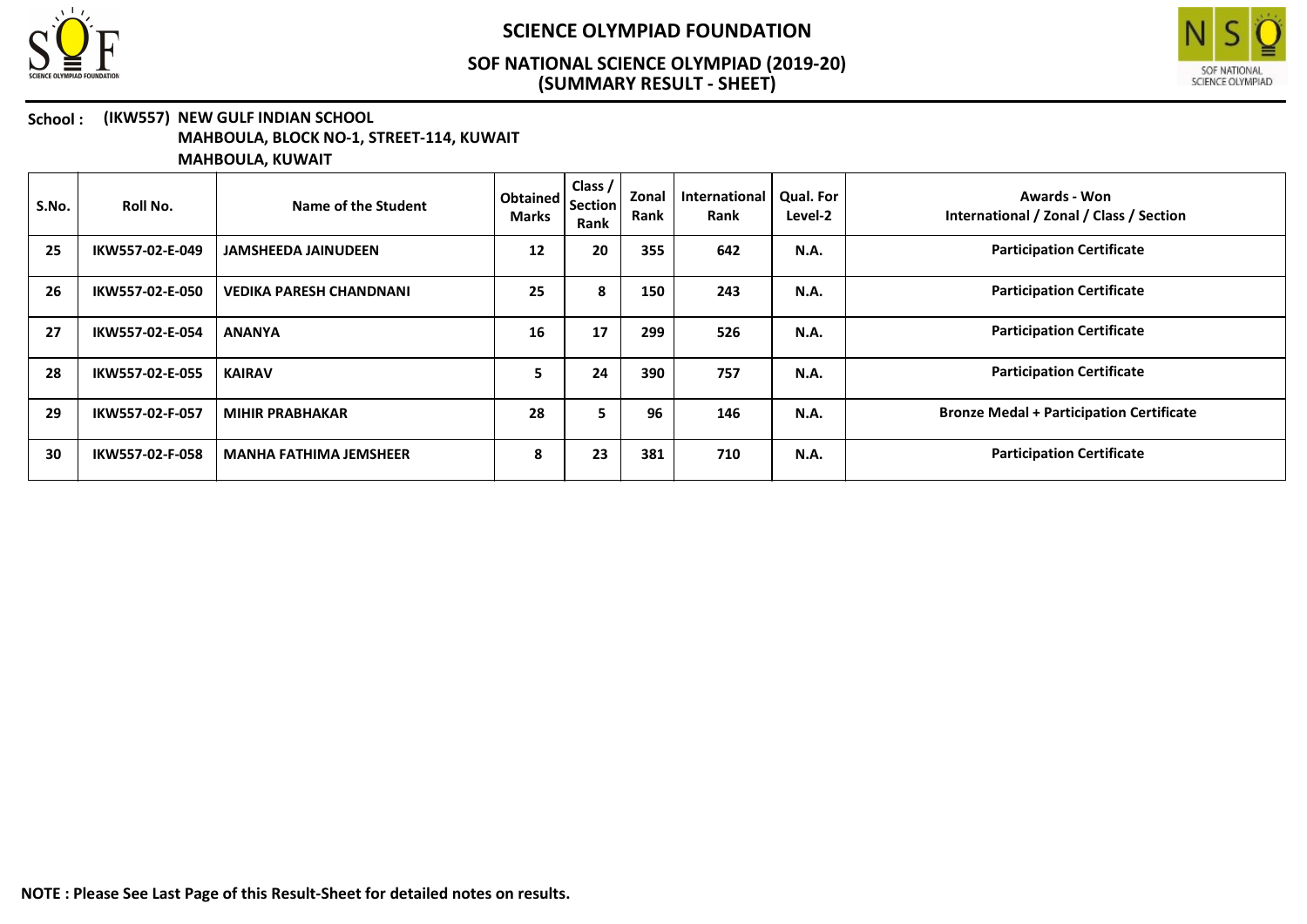



## School : (IKW557) NEW GULF INDIAN SCHOOL

MAHBOULA, BLOCK NO-1, STREET-114, KUWAIT

MAHBOULA, KUWAIT

| S.No. | Roll No. | Name of the Student | $\vert$ Obtained $\vert$ Section<br><b>Marks</b> | <b>Class</b><br><b>Rank</b> | <b>Zona</b><br>Rank | <b>International</b><br>Rank | Qual. For<br>Level-2 | - Won<br>Awards<br>/ Section<br>Zonal / Class<br><b>International</b> |
|-------|----------|---------------------|--------------------------------------------------|-----------------------------|---------------------|------------------------------|----------------------|-----------------------------------------------------------------------|
|-------|----------|---------------------|--------------------------------------------------|-----------------------------|---------------------|------------------------------|----------------------|-----------------------------------------------------------------------|

NOTE :

- 1. 2nd level exam will not be held for class one & two students and the above results are the final result.
- 2. Students' Performance Reports, Participation Certificates, Class/Section Topper Medals, Medals of Distinction, Certificates of Distinction, as applicable, and School Report will be sent to your school in January 2020.
- 3. International Awards & Zonal Awards will be send to schools by July 2020.
- 4. For Criteria for ranking students and awarding winners, Please visit http://www.sofworld.org/rankings-2nd-level-qualification
- 5. For details of Awards & Additional information, Please visit http://www.sofworld.org/awards
- 6. For name correction/any other query, Please write to us at info@sofworld.org
- 7. To receive updates on Olympiad, Please like our page on Facebook at https://facebook.com/sofworld

#### Class/Section Medals have been awarded on following criteria

- Where 10 or more students from one class (including all sections) wrote the exam \*gold, silver and bronze medals to top 3 rank holders.
- Where between 5 to 9 students from a class (including all sections) wrote an exam \*gold medal to the top rank holder.
- $\bullet$  In Addition to above, if section wise registrations are received and a section has 10 or more participants, top 3 rank holding students from such section will be awarded medals.
- All students whose sections are not indicated will be allocated section 'X' by default.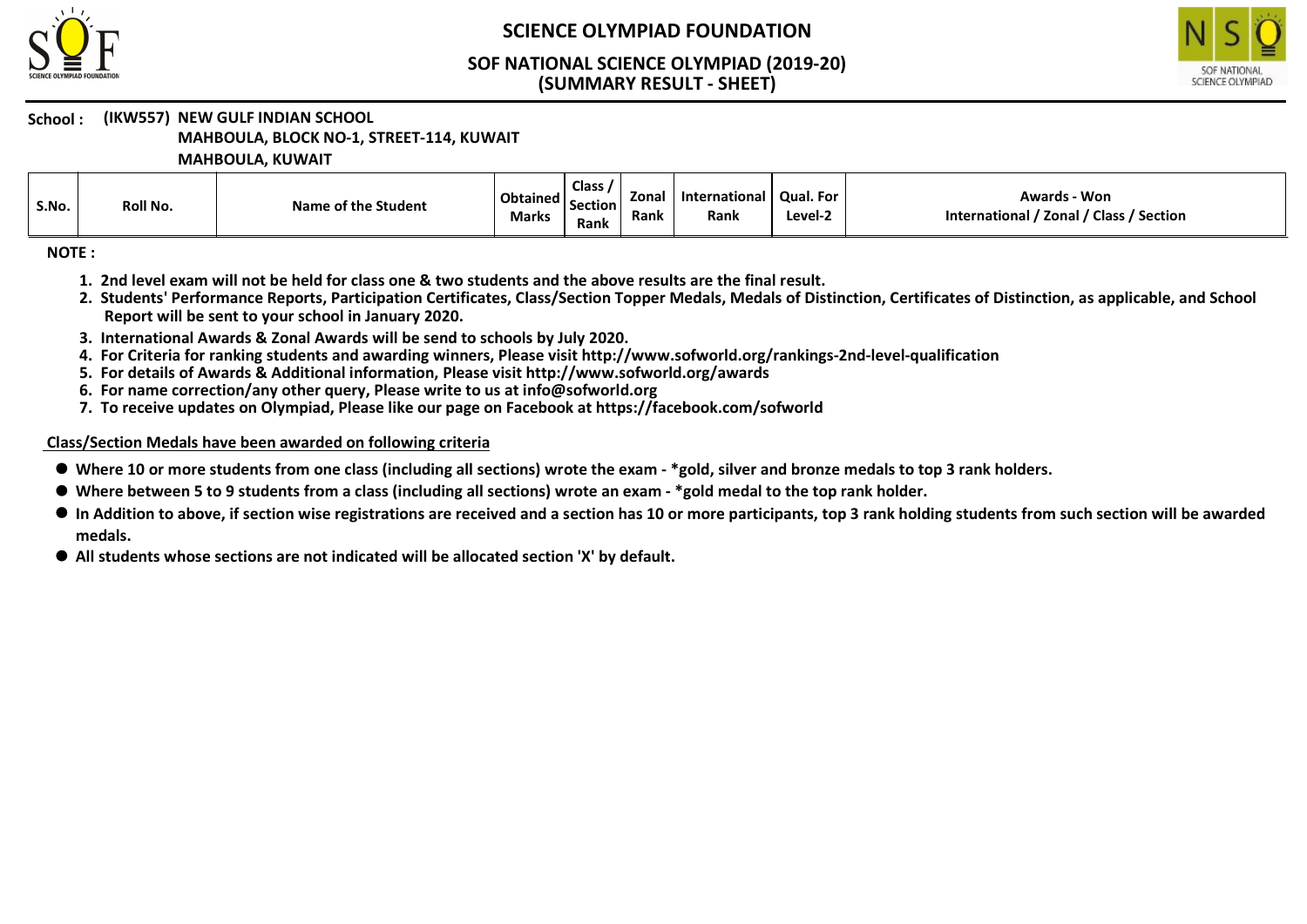



#### School : (IKW557) NEW GULF INDIAN SCHOOL MAHBOULA, BLOCK NO-1, STREET-114, KUWAIT

| S.No.          | Roll No.        | Name of the Student           | <b>Obtained</b><br><b>Marks</b> | Class /<br><b>Section</b><br>Rank | Zonal<br>Rank  | International<br>Rank | Qual. For<br>Level-2 | <b>Awards - Won</b><br>International / Zonal / Class / Section |
|----------------|-----------------|-------------------------------|---------------------------------|-----------------------------------|----------------|-----------------------|----------------------|----------------------------------------------------------------|
| 1              | IKW557-03-A-003 | <b>ENAKSHI DASH</b>           | 27                              | $\overline{7}$                    | 102            | 188                   | <b>NO</b>            | <b>Participation Certificate</b>                               |
| $\overline{2}$ | IKW557-03-A-005 | ARJUNA KUMAR ACHARYA          | 32                              | $\mathbf{3}$                      | 42             | 71                    | <b>NO</b>            | <b>Silver Medal + Participation Certificate</b>                |
| 3              | IKW557-03-A-009 | AGASTYA PRABHURAJ SABARAD     | 37                              | $\mathbf{1}$                      | $\overline{7}$ | 10                    | <b>YES</b>           | <b>Medal of Distinction + Certificate of Distinction</b>       |
| 4              | IKW557-03-A-010 | <b>AMAL SHAIKH</b>            | 24                              | 9                                 | 153            | 283                   | <b>NO</b>            | <b>Participation Certificate</b>                               |
| 5              | IKW557-03-A-011 | <b>ALEENA SHAIKH</b>          | 28                              | 6                                 | 83             | 154                   | <b>NO</b>            | <b>Participation Certificate</b>                               |
| 6              | IKW557-03-A-012 | <b>AALIYA FAIZA ATHAR</b>     | 26                              | 8                                 | 110            | 210                   | <b>NO</b>            | <b>Participation Certificate</b>                               |
| $\overline{7}$ | IKW557-03-A-013 | <b>AVNI CHOUHAN</b>           | 33                              | $\mathbf{2}$                      | 34             | 55                    | <b>YES</b>           | <b>Gold Medal + Participation Certificate</b>                  |
| 8              | IKW557-03-A-014 | <b>MEGHA NAIR</b>             | 29                              | 5                                 | 72             | 132                   | <b>NO</b>            | <b>Participation Certificate</b>                               |
| 9              | IKW557-03-A-016 | <b>SHIKHAR DAS</b>            | 31                              | 4                                 | 52             | 93                    | <b>NO</b>            | <b>Bronze Medal + Participation Certificate</b>                |
| 10             | IKW557-03-A-017 | <b>SHRAAVYAA ABHIJIT</b>      | 32                              | $\mathbf{3}$                      | 42             | 71                    | <b>NO</b>            | <b>Silver Medal + Participation Certificate</b>                |
| 11             | IKW557-03-A-018 | <b>HETVI JIJESH KHAGRAM</b>   | 22                              | 10                                | 183            | 339                   | <b>NO</b>            | <b>Participation Certificate</b>                               |
| 12             | IKW557-03-A-021 | <b>GAUTHAM RATHEESH</b>       | 27                              | $\overline{7}$                    | 102            | 188                   | <b>NO</b>            | <b>Participation Certificate</b>                               |
| 13             | IKW557-03-B-027 | <b>AKSHERA BASKARAN</b>       | 30                              | 4                                 | 63             | 114                   | <b>NO</b>            | <b>Silver Medal + Participation Certificate</b>                |
| 14             | IKW557-03-B-029 | AKSHAYA PRIYA ASVATHAMAN      | 22                              | 8                                 | 182            | 338                   | <b>NO</b>            | <b>Participation Certificate</b>                               |
| 15             | IKW557-03-B-030 | <b>ABDUL RAHIL ZAKI SHAIK</b> | 18                              | 16                                | 256            | 483                   | <b>NO</b>            | <b>Participation Certificate</b>                               |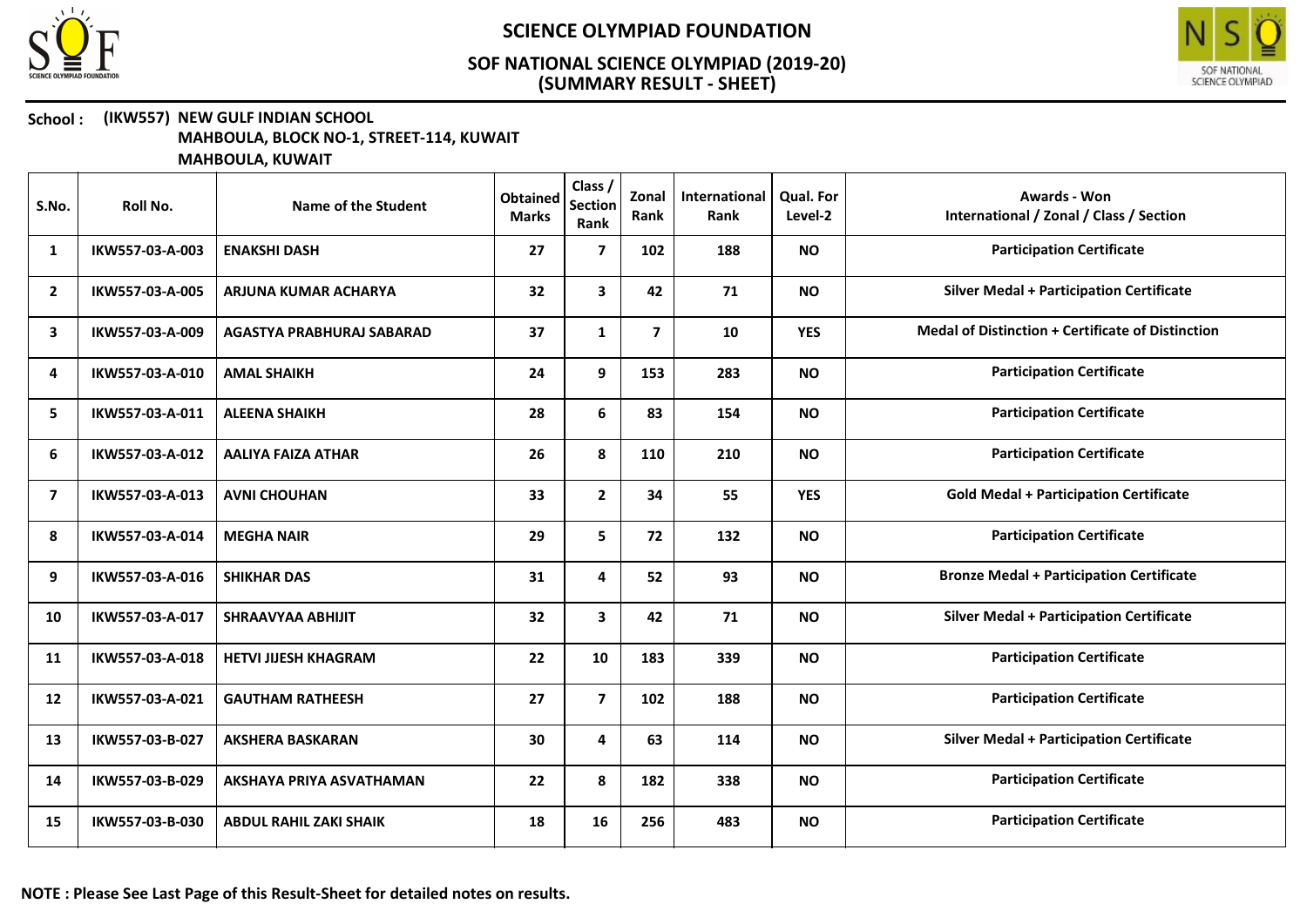



#### School : (IKW557) NEW GULF INDIAN SCHOOL MAHBOULA, BLOCK NO-1, STREET-114, KUWAIT

| S.No. | Roll No.        | Name of the Student              | <b>Obtained</b><br><b>Marks</b> | Class /<br><b>Section</b><br>Rank | Zonal<br>Rank | International<br>Rank | <b>Qual. For</b><br>Level-2 | <b>Awards - Won</b><br>International / Zonal / Class / Section |
|-------|-----------------|----------------------------------|---------------------------------|-----------------------------------|---------------|-----------------------|-----------------------------|----------------------------------------------------------------|
| 16    | IKW557-03-B-033 | <b>SONAKSHI BISOYI</b>           | 21                              | 11                                | 202           | 377                   | <b>NO</b>                   | <b>Participation Certificate</b>                               |
| 17    | IKW557-03-B-034 | <b>SREE PRANAV SARAVANAN</b>     | 10                              | 18                                | 348           | 690                   | <b>NO</b>                   | <b>Participation Certificate</b>                               |
| 18    | IKW557-03-B-035 | <b>CHRIS ADRIC DSILVA</b>        | 21                              | 12                                | 206           | 382                   | <b>NO</b>                   | <b>Participation Certificate</b>                               |
| 19    | IKW557-03-B-036 | <b>MANVIK MANSUKHANI</b>         | <b>ABSENT</b>                   | N.A.                              | N.A.          | N.A.                  | <b>NO</b>                   | N.A.                                                           |
| 20    | IKW557-03-B-037 | <b>GEETHIKA JAYA GANESAN</b>     | 34                              | $\mathbf{2}$                      | 25            | 40                    | <b>YES</b>                  | <b>Medal of Distinction + Certificate of Distinction</b>       |
| 21    | IKW557-03-B-040 | <b>AYSHA FIROZ</b>               | 20                              | 14                                | 220           | 411                   | <b>NO</b>                   | <b>Participation Certificate</b>                               |
| 22    | IKW557-03-C-046 | DIVYAANSH KALIAPPAN SATHISH      | 22                              | 9                                 | 188           | 345                   | <b>NO</b>                   | <b>Participation Certificate</b>                               |
| 23    | IKW557-03-C-049 | <b>KRISHA SHARMA</b>             | 35                              | $\mathbf{1}$                      | 19            | 30                    | <b>YES</b>                  | <b>Medal of Distinction + Certificate of Distinction</b>       |
| 24    | IKW557-03-C-050 | <b>SHUBHAM SAHU</b>              | 31                              | 3                                 | 49            | 89                    | <b>NO</b>                   | <b>Gold Medal + Participation Certificate</b>                  |
| 25    | IKW557-03-D-056 | <b>KEERTHANA BHETU</b>           | 21                              | 10                                | 199           | 371                   | <b>NO</b>                   | <b>Participation Certificate</b>                               |
| 26    | IKW557-03-D-057 | <b>NIKIL PRANAV RAJA</b>         | 17                              | 17                                | 267           | 508                   | <b>NO</b>                   | <b>Participation Certificate</b>                               |
| 27    | IKW557-03-D-059 | <b>JUDE SIRLAMARIA STANSON</b>   | 22                              | $\overline{7}$                    | 179           | 333                   | <b>NO</b>                   | <b>Participation Certificate</b>                               |
| 28    | IKW557-03-E-062 | <b>BENO JARIN</b>                | 24                              | 6                                 | 154           | 284                   | <b>NO</b>                   | <b>Participation Certificate</b>                               |
| 29    | IKW557-03-E-063 | <b>ABHINAV AJITH</b>             | 20                              | 15                                | 221           | 412                   | <b>NO</b>                   | <b>Participation Certificate</b>                               |
| 30    | IKW557-03-E-068 | <b>VETRI VENDHAN VETRISELVAN</b> | 27                              | 5                                 | 103           | 189                   | <b>NO</b>                   | <b>Bronze Medal + Participation Certificate</b>                |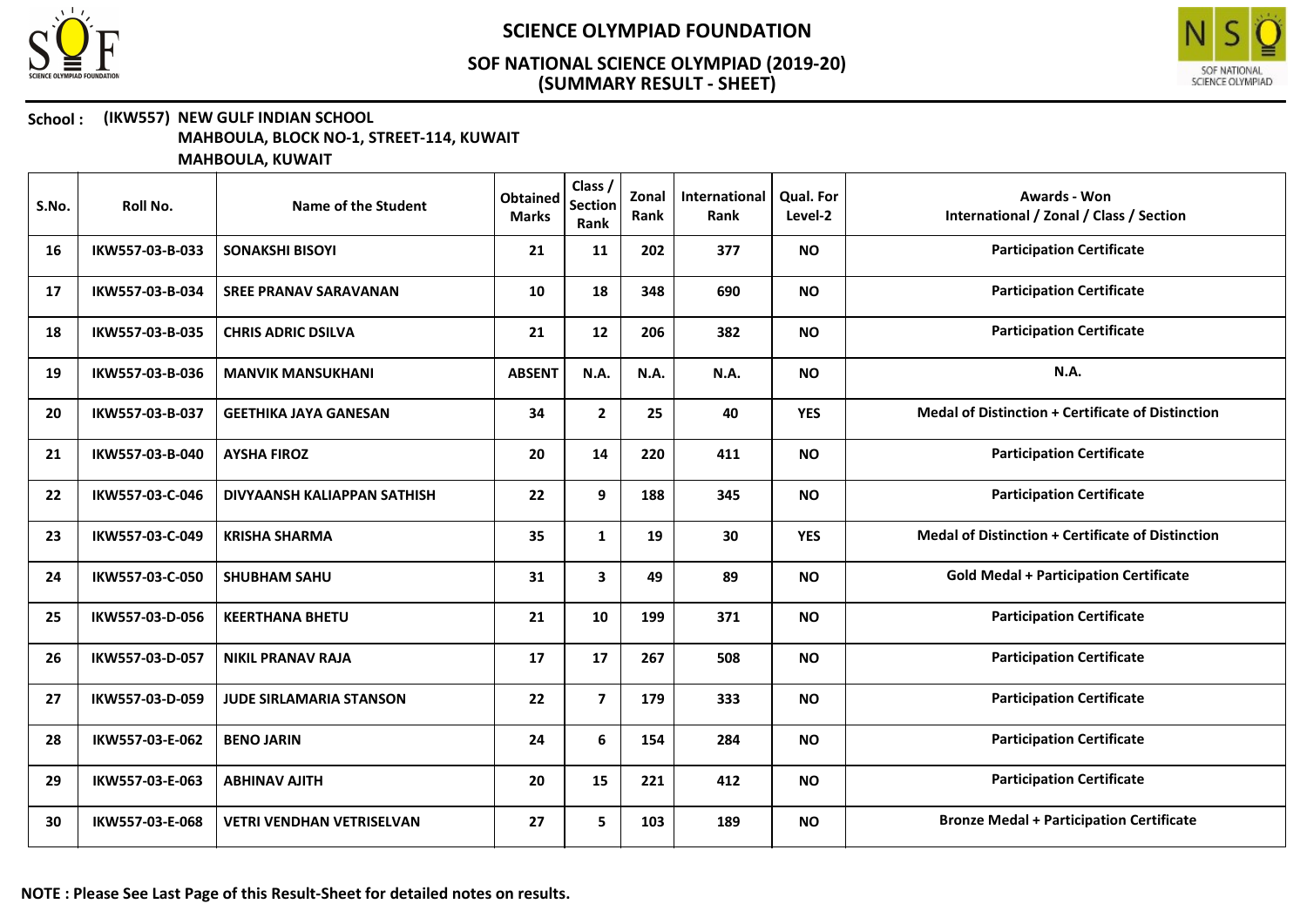



#### School : (IKW557) NEW GULF INDIAN SCHOOL MAHBOULA, BLOCK NO-1, STREET-114, KUWAIT

MAHBOULA, KUWAIT

| S.No.                   | Roll No.        | <b>Name of the Student</b>        | <b>Obtained</b><br><b>Marks</b> | Class /<br><b>Section</b><br>Rank | Zonal<br>Rank | International<br>Rank | Qual. For<br>Level-2 | <b>Awards - Won</b><br>International / Zonal / Class / Section |
|-------------------------|-----------------|-----------------------------------|---------------------------------|-----------------------------------|---------------|-----------------------|----------------------|----------------------------------------------------------------|
| 31                      | IKW557-03-E-069 | <b>PADMAJA MANOJ</b>              | 20                              | 13                                | 217           | 405                   | <b>NO</b>            | <b>Participation Certificate</b>                               |
| $\mathbf{1}$            | IKW557-04-A-001 | <b>KUSHALVEER SINGH</b>           | 14                              | 6                                 | 341           | 583                   | <b>NO</b>            | <b>Participation Certificate</b>                               |
| $\overline{2}$          | IKW557-04-A-003 | IRIN DUA VENKITTA CHERUVAMBATHODI | 21                              | 4                                 | 201           | 357                   | <b>NO</b>            | <b>Participation Certificate</b>                               |
| 3                       | IKW557-04-A-004 | <b>MANUEL JEAN</b>                | 24                              | $\mathbf{1}$                      | 146           | 263                   | <b>NO</b>            | <b>Gold Medal + Participation Certificate</b>                  |
| 4                       | IKW557-04-A-005 | <b>NANDAN HARDIKBHAI THUMAR</b>   | 23                              | $\mathbf{3}$                      | 160           | 290                   | <b>NO</b>            | <b>Participation Certificate</b>                               |
| 5                       | IKW557-04-A-009 | SRIVARSHINI RAMKUMAR JEYA         | 23                              | $\mathbf{2}$                      | 159           | 289                   | <b>NO</b>            | <b>Participation Certificate</b>                               |
| 6                       | IKW557-04-A-010 | DHRUVAL SINH SANDIPKUMAR JAM      | 17                              | 5                                 | 281           | 481                   | <b>NO</b>            | <b>Participation Certificate</b>                               |
| $\overline{\mathbf{z}}$ | IKW557-04-B-014 | YATHARTH TAKATE                   | <b>ABSENT</b>                   | N.A.                              | N.A.          | N.A.                  | <b>NO</b>            | N.A.                                                           |
| 8                       | IKW557-04-B-016 | <b>ARIF NURHARRAZ</b>             | <b>ABSENT</b>                   | N.A.                              | N.A.          | N.A.                  | <b>NO</b>            | N.A.                                                           |
| $\mathbf{1}$            | IKW557-05-A-004 | <b>SHUVANGI DAS</b>               | 50                              | $\mathbf{1}$                      | 36            | 67                    | <b>YES</b>           | <b>Gold Medal + Participation Certificate</b>                  |
| $\overline{2}$          | IKW557-05-A-006 | <b>AVANI PEROT</b>                | 23                              | 6                                 | 496           | 1137                  | <b>NO</b>            | <b>Participation Certificate</b>                               |
| $\mathbf{3}$            | IKW557-05-A-007 | <b>SHREYA JYOTHISH</b>            | 36                              | $\mathbf{2}$                      | 219           | 481                   | <b>NO</b>            | <b>Participation Certificate</b>                               |
| 4                       | IKW557-05-A-008 | R AKALYA RATHINAM                 | 18                              | $\overline{\mathbf{z}}$           | 576           | 1343                  | <b>NO</b>            | <b>Participation Certificate</b>                               |
| 5.                      | IKW557-05-A-011 | <b>ELNA ANGEL</b>                 | 32                              | 3                                 | 293           | 673                   | <b>NO</b>            | <b>Participation Certificate</b>                               |
| 6                       | IKW557-05-A-012 | <b>SHIVAANI R</b>                 | 27                              | 5                                 | 398           | 921                   | <b>NO</b>            | <b>Participation Certificate</b>                               |

NOTE : Please See Last Page of this Result-Sheet for detailed notes on results.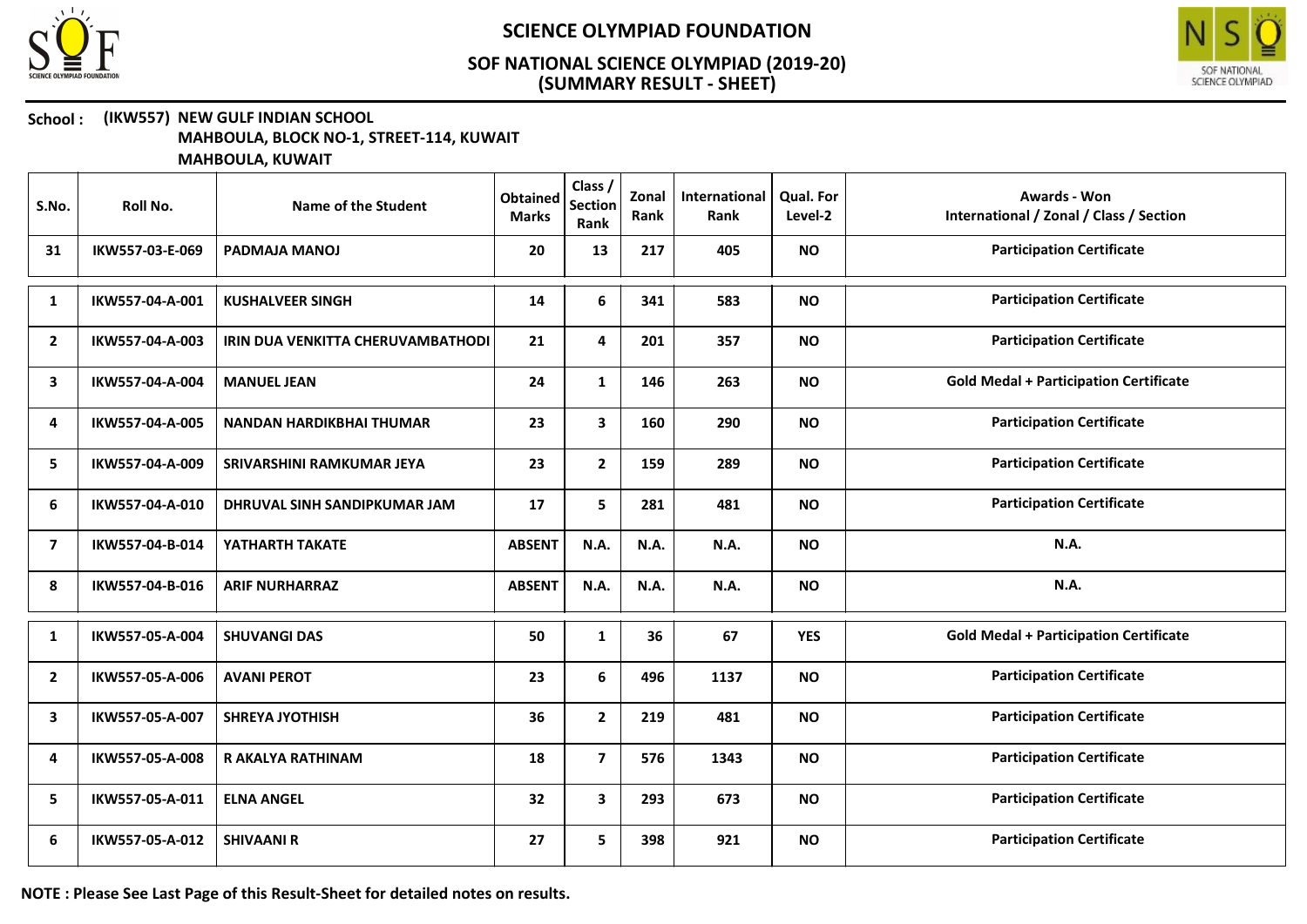



#### School : (IKW557) NEW GULF INDIAN SCHOOL MAHBOULA, BLOCK NO-1, STREET-114, KUWAIT

| S.No.          | Roll No.        | Name of the Student         | Obtained<br><b>Marks</b> | Class /<br><b>Section</b><br>Rank | Zonal<br>Rank | International<br>Rank | <b>Qual. For</b><br>Level-2 | Awards - Won<br>International / Zonal / Class / Section |
|----------------|-----------------|-----------------------------|--------------------------|-----------------------------------|---------------|-----------------------|-----------------------------|---------------------------------------------------------|
| 7              | IKW557-05-B-015 | <b>KRITTKA PANDA</b>        | 27                       | 4                                 | 395           | 918                   | <b>NO</b>                   | <b>Participation Certificate</b>                        |
| 1              | IKW557-06-A-001 | YASH SHIKERKAR              | 23                       | 4                                 | 412           | 1189                  | <b>NO</b>                   | <b>Participation Certificate</b>                        |
| $\overline{2}$ | IKW557-06-A-002 | <b>DEEP HIRANI</b>          | <b>ABSENT</b>            | <b>N.A.</b>                       | N.A.          | N.A.                  | <b>NO</b>                   | <b>N.A.</b>                                             |
| 3              | IKW557-06-A-003 | <b>SHRIHAN PRASAD DESAI</b> | 35                       | $\overline{2}$                    | 182           | 579                   | <b>NO</b>                   | <b>Participation Certificate</b>                        |
| 4              | IKW557-06-A-004 | SANJANA JAYAPRAKASH         | 37                       | 1                                 | 155           | 489                   | <b>NO</b>                   | <b>Participation Certificate</b>                        |
| 5              | IKW557-06-A-005 | <b>ANANYA AJITH</b>         | 30                       | 3                                 | 265           | 824                   | <b>NO</b>                   | <b>Participation Certificate</b>                        |
| 1              | IKW557-07-A-001 | <b>AINA NURNAJWA</b>        | 29                       | 1                                 | 240           | 792                   | <b>NO</b>                   | <b>Participation Certificate</b>                        |
| $\mathbf{2}$   | IKW557-07-A-003 | <b>AKSHAY MANOJ</b>         | 21                       | $\overline{2}$                    | 395           | 1202                  | <b>NO</b>                   | <b>Participation Certificate</b>                        |